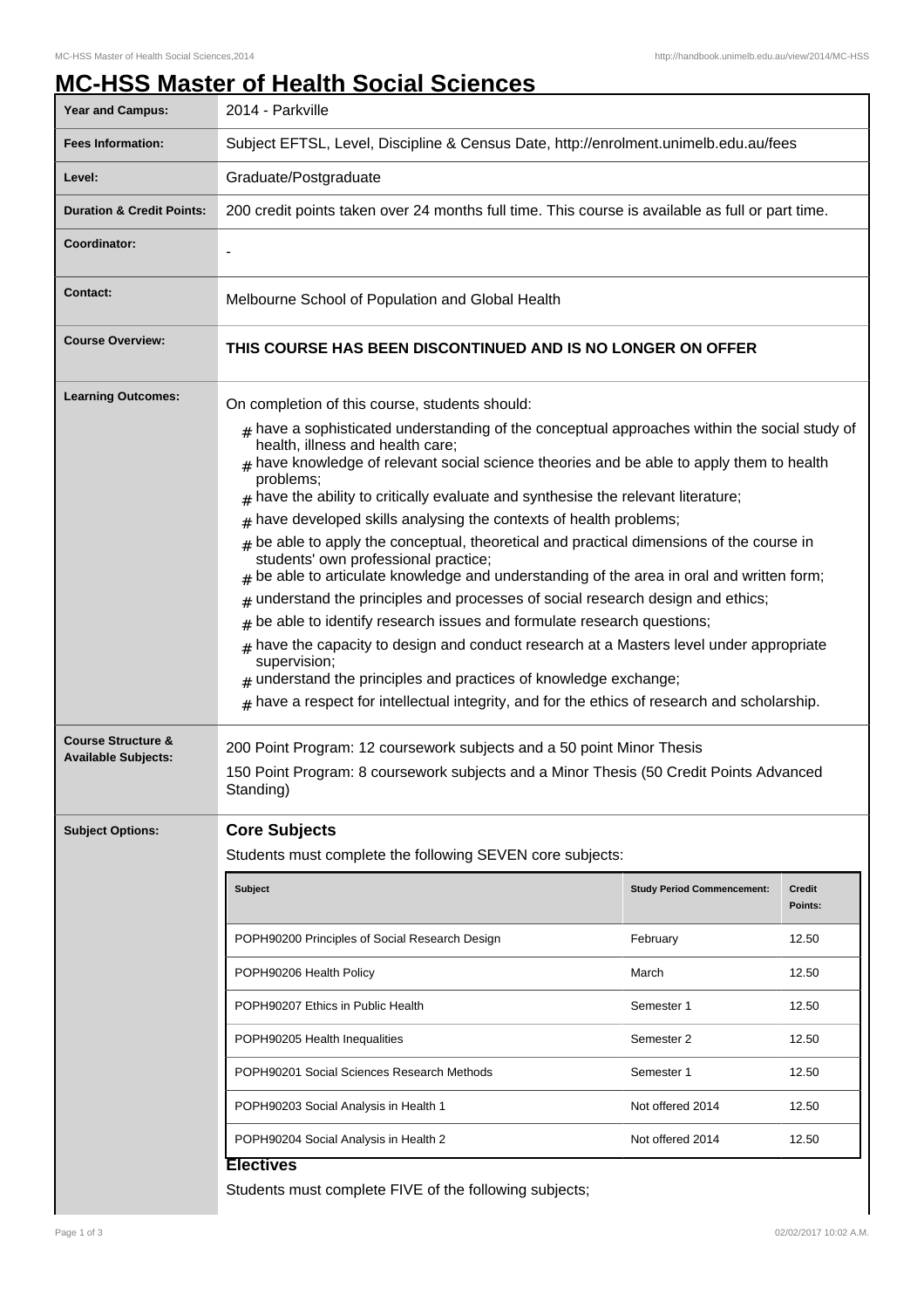|                                                   | <b>Subject</b>                                                                                                                                                                                                                                                                                                                                                                                                                                                                                                                                                                                                                                                                                                                                                                                                                                                                                                                                                                                                                       | <b>Study Period Commencement:</b> | <b>Credit</b><br>Points: |
|---------------------------------------------------|--------------------------------------------------------------------------------------------------------------------------------------------------------------------------------------------------------------------------------------------------------------------------------------------------------------------------------------------------------------------------------------------------------------------------------------------------------------------------------------------------------------------------------------------------------------------------------------------------------------------------------------------------------------------------------------------------------------------------------------------------------------------------------------------------------------------------------------------------------------------------------------------------------------------------------------------------------------------------------------------------------------------------------------|-----------------------------------|--------------------------|
|                                                   | POPH90234 Indigenous Health Management&Leadership                                                                                                                                                                                                                                                                                                                                                                                                                                                                                                                                                                                                                                                                                                                                                                                                                                                                                                                                                                                    | February                          | 12.50                    |
|                                                   | POPH90199 Gender and Health                                                                                                                                                                                                                                                                                                                                                                                                                                                                                                                                                                                                                                                                                                                                                                                                                                                                                                                                                                                                          | Semester 1                        | 12.50                    |
|                                                   | POPH90071 Indigenous Health and History                                                                                                                                                                                                                                                                                                                                                                                                                                                                                                                                                                                                                                                                                                                                                                                                                                                                                                                                                                                              | March                             | 12.50                    |
|                                                   | POPH90212 Community: Theory and Practice                                                                                                                                                                                                                                                                                                                                                                                                                                                                                                                                                                                                                                                                                                                                                                                                                                                                                                                                                                                             | Not offered 2014                  | 12.50                    |
|                                                   | POPH90147 Epidemiology in Practice                                                                                                                                                                                                                                                                                                                                                                                                                                                                                                                                                                                                                                                                                                                                                                                                                                                                                                                                                                                                   | Not offered 2014                  | 12.50                    |
|                                                   | POPH90209 Health Systems                                                                                                                                                                                                                                                                                                                                                                                                                                                                                                                                                                                                                                                                                                                                                                                                                                                                                                                                                                                                             | August                            | 12.50                    |
|                                                   | POPH90210 Behaviour Society and Health                                                                                                                                                                                                                                                                                                                                                                                                                                                                                                                                                                                                                                                                                                                                                                                                                                                                                                                                                                                               | Not offered 2014                  | 12.50                    |
|                                                   | POPH90211 Current Debates in Population Health                                                                                                                                                                                                                                                                                                                                                                                                                                                                                                                                                                                                                                                                                                                                                                                                                                                                                                                                                                                       | Not offered 2014                  | 12.50                    |
|                                                   | POPH90232 Indigenous Health: From Data to Practice                                                                                                                                                                                                                                                                                                                                                                                                                                                                                                                                                                                                                                                                                                                                                                                                                                                                                                                                                                                   | August                            | 12.50                    |
|                                                   | POPH90208 Key Concepts in Medical Anthropology                                                                                                                                                                                                                                                                                                                                                                                                                                                                                                                                                                                                                                                                                                                                                                                                                                                                                                                                                                                       | Not offered 2014                  | 12.50                    |
|                                                   | POPH90213 Ethical Dimensions in Health Care                                                                                                                                                                                                                                                                                                                                                                                                                                                                                                                                                                                                                                                                                                                                                                                                                                                                                                                                                                                          | Not offered 2014                  | 12.50                    |
|                                                   | <b>Minor Thesis</b>                                                                                                                                                                                                                                                                                                                                                                                                                                                                                                                                                                                                                                                                                                                                                                                                                                                                                                                                                                                                                  |                                   |                          |
|                                                   | The minor thesis is completed over two semesters (25 points per semester).                                                                                                                                                                                                                                                                                                                                                                                                                                                                                                                                                                                                                                                                                                                                                                                                                                                                                                                                                           |                                   |                          |
|                                                   | <b>Subject</b>                                                                                                                                                                                                                                                                                                                                                                                                                                                                                                                                                                                                                                                                                                                                                                                                                                                                                                                                                                                                                       | <b>Study Period Commencement:</b> | <b>Credit</b><br>Points: |
|                                                   | POPH90202 Minor Thesis in Health Social Sciences                                                                                                                                                                                                                                                                                                                                                                                                                                                                                                                                                                                                                                                                                                                                                                                                                                                                                                                                                                                     | Semester 1, Semester 2            | 25                       |
| <b>Entry Requirements:</b>                        | Completed any 3 year degree or equivalent in a relevant discipline;<br><b>OR</b><br>Have proof of meeting the requirements for registration or temporary registration as a nurse by<br>the Nurses Board of Victoria in Division 1, 3, or 4 of the Register;<br>$#$ AND at least 5 years documented relevant work or professional experience;<br>$#$ AND documentary evidence of competent academic or professional writing skills,<br><b>OR</b><br>Equivalent professional qualification<br>$#$ AND at least 5 years documented relevant work or professional experience;<br>$#$ AND documentary evidence of competent academic or professional writing skills.<br>The Selection Committee may conduct interviews and tests and may call for referee<br>reports or employer references to elucidate any of the matters referred to above.<br>Applicants who have completed honours or a relevant social science or health related degree<br>may apply for advanced standing for up to 50 points of either core or elective subjects. |                                   |                          |
| <b>Core Participation</b><br><b>Requirements:</b> | For the purposes of considering request for Reasonable Adjustments under the Disability<br>Standards for Education (Cwth 2005), and Students Experiencing Academic Disadvantage<br>Policy, academic requirements for this course are articulated in the Course Description, Course<br>Objectives and Generic Skills of this entry. The University is dedicated to provide support to<br>those with special requirements. Further details on the disability support scheme can be found<br>at the Disability Liaison Unit website.                                                                                                                                                                                                                                                                                                                                                                                                                                                                                                    |                                   |                          |
| <b>Graduate Attributes:</b><br>Page 2 of 3        | Graduates from the Master of Health Social Sciences will have the following attributes:<br>Academically excellent: be critical and creative thinkers in applied settings, with a commitment<br>to continued self-directed learning and professional development have a strong understanding<br>of the relevance of social aspects of health, particularly as they relate to the workplace have<br>in-depth knowledge of the application of their discipline(s) in social sciences as it applies to<br>population health reach a high level of achievement in writing, generic research activities,<br>problem-solving and communication to a peer reviewed standard be adept at learning in<br>a range of ways, including through information and communication technologies have a<br>02/02/2017 10:02 A.M.                                                                                                                                                                                                                         |                                   |                          |